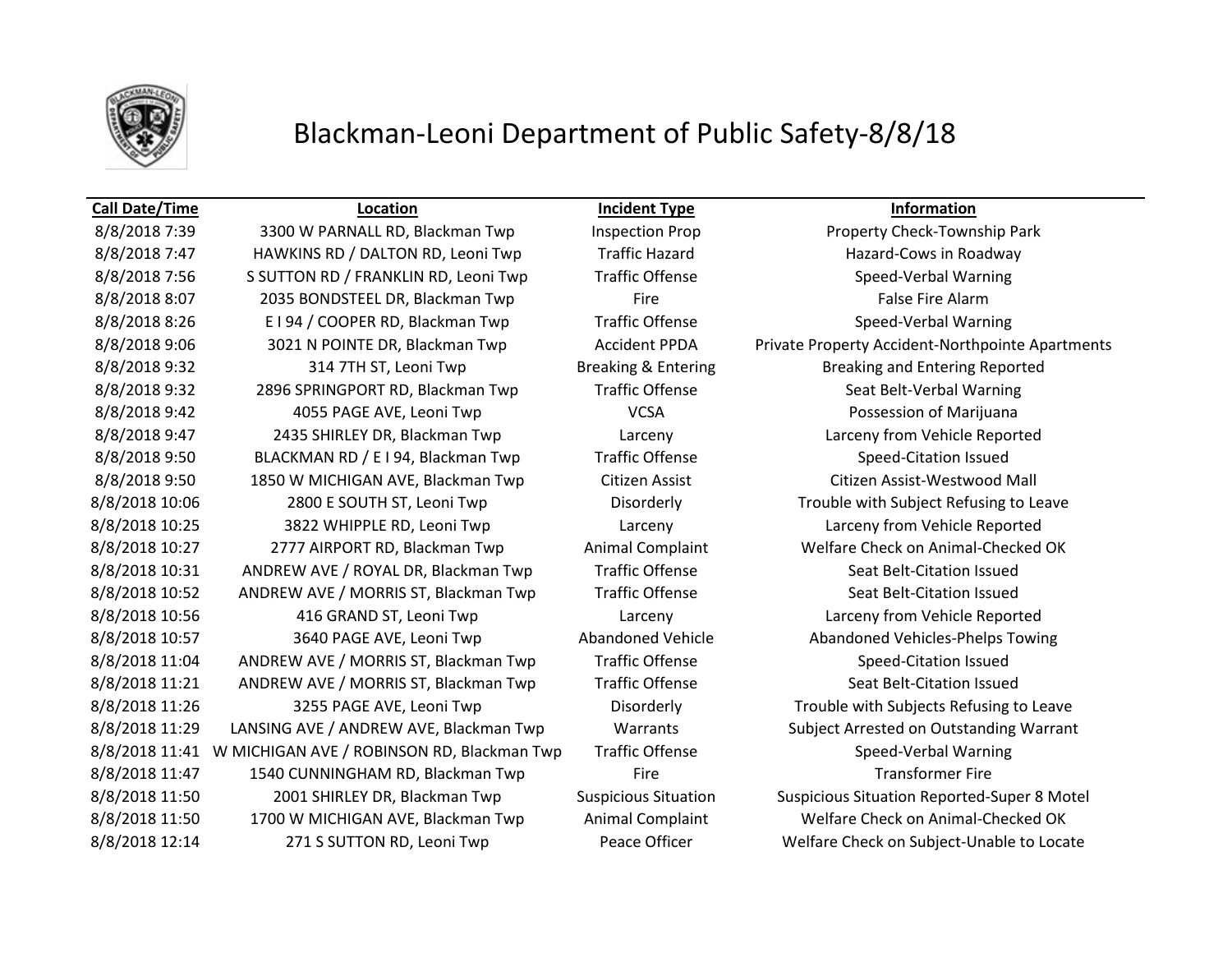

## **Call Date/Time Location Incident Type Information**

8/8/2018 13:23 LANSING AVE / ANDREW AVE, Blackman Twp Traffic Offense Expired Plate-Citation Issued 8/8/2018 13:43 ANDREW AVE / ROYAL DR, Blackman Twp Traffic Offense Seat Belt-Citation Issued 8/8/2018 13:51 COMMONWEALTH AVE / MORRIS ST, Jackson Traffic Offense Expired Plate-Citation Issued 8/8/2018 13:57 1104 PETERSON LN, Leoni Twp Assist Assist Assist Assist to Michigan State Police 8/8/2018 13:58 ANDREW AVE / ROYAL DR, Blackman Twp Traffic Offense Tinted Windows-Citation Issued 8/8/2018 14:11 6027 ANN ARBOR RD 141, Leoni Twp Rescue Rescue Medical Emergency 8/8/2018 14:18 S US 127 / ANN ARBOR RD, Leoni Twp Traffic Hazard Hazard Hazard-Tire in Roadway 8/8/2018 14:41 N WEST AVE / W GANSON ST, Jackson Assist Assist Assist to Jackson Police Department 8/8/2018 15:23 2777 AIRPORT RD, Blackman Twp Larceny Retail Fraud-Meijer 8/8/2018 15:26 3588 PAGE AVE, Leoni Twp Fraud Counterfeit Check Passed-Menard's 8/8/2018 15:50 3921 W MICHIGAN AVE 15, Blackman Twp Domestic Domestic Domestic Dispute-Verbal 8/8/2018 16:09 2600 E SOUTH ST, Leoni Twp Suspicious Situation Suspicious Situation Reported 8/8/2018 16:28 3015 JOHN GLENN DR, Blackman Twp Rescue Rescue Medical Emergency 8/8/2018 16:32 2777 AIRPORT RD, Blackman Twp Larceny Larceny Retail Fraud-Meijer 8/8/2018 16:40 4400 CLINTON RD, Blackman Twp Accident PDA Two Vehicle Accident-No Injuries 8/8/2018 17:07 3122 HOPTREE CT, Blackman Twp Rescue Rescue Medical Emergency 8/8/2018 17:19 426 GRAND ST, Leoni Twp Larceny Larceny from Vehicle Reported 8/8/2018 17:39 3135 WHIPPLE RD, Leoni Twp Domestic Domestic Domestic Dispute-Verbal 8/8/2018 17:56 103 CASTLEWOOD DR, Columbia Twp Missing Person Missing Person Reported-Subject Located-Wal-Mart

8/8/2018 12:58 1190 NAPOLEON RD, Leoni Twp Larceny Larceny of Medication Reported 8/8/2018 13:10 4216 WELLINGTON, Blackman Twp Disorderly Trouble with Subject Refusing to Leave 8/8/2018 13:42 2699 AIRPORT RD, Blackman Twp Accident PPDA Private Property Accident-Jackson District Library 8/8/2018 13:56 3430 SUMAC CT 102, Blackman Twp Peace Officer Stand-By While Belongings Picked-Up 8/8/2018 14:04 3455 SUNNYHEART AVE, Leoni Twp Abandoned Vehicle Abandoned Vehicle Reported-Vehicle Tagged 8/8/2018 14:48 3702 PAGE AVE, Leoni Twp Inspect Vehicle Vehicle Vehicle Inspection for Secretary of State 8/8/2018 15:42 4598 SEYMOUR RD, Leoni Twp Traffic Hazard Hazard-Impeding Traffic-Verbal Warning 8/8/2018 15:47 127 CHERRY ST, Leoni Twp Warrants Attempted Warrant Pick-Up-No Contact 8/8/2018 16:01 1860 W MICHIGAN AVE, Blackman Twp Peace Officer Welfare Check on Subject-Checked OK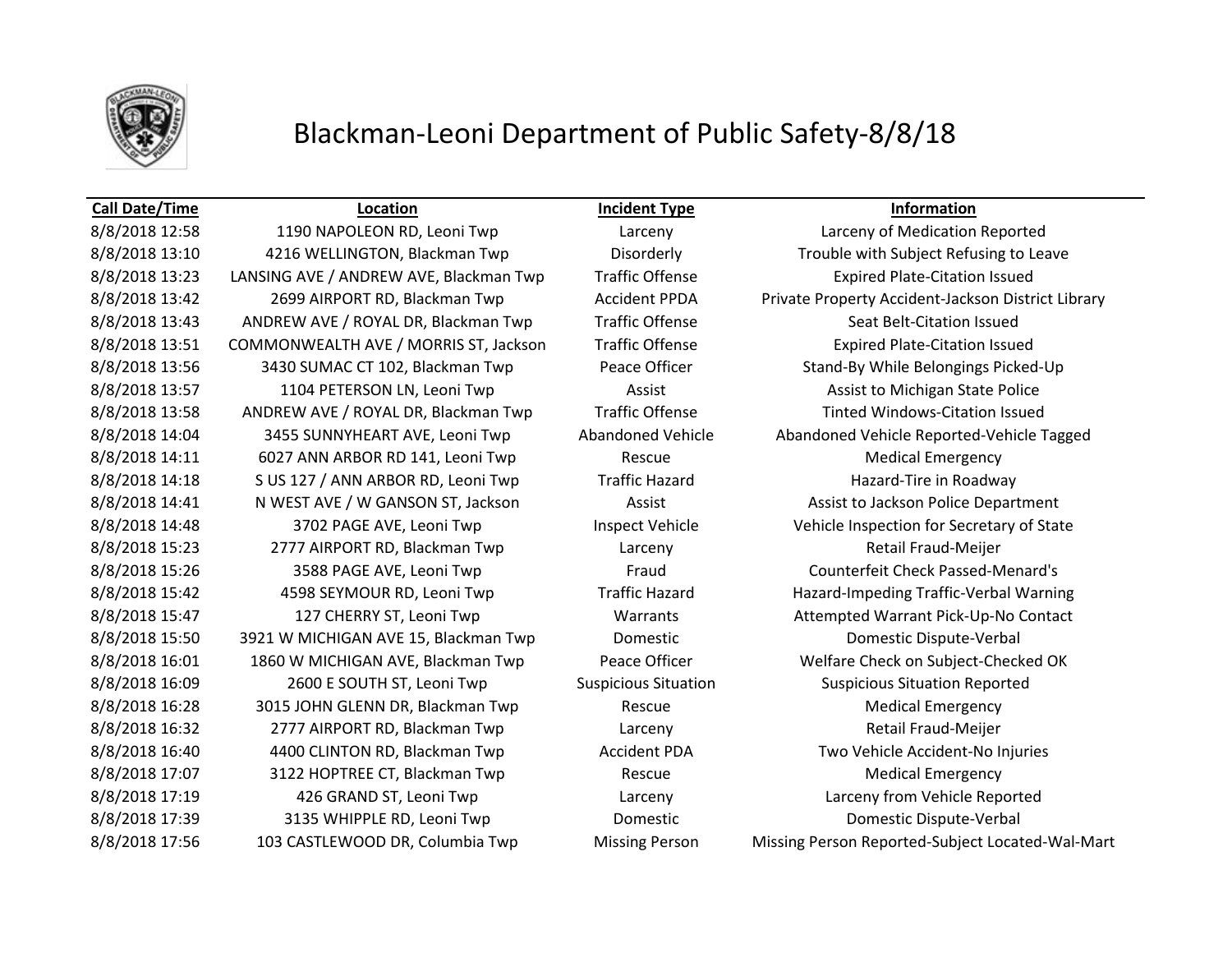

## **Call Date/Time Location Incident Type Information**

8/8/2018 18:25 4005 MORRILL RD, Blackman Twp Rescue Medical Emergency 8/8/2018 18:32 440 CONDAD AVE, Blackman Twp Ordinance Violation Ordinance Violation 8/8/2018 18:52 5TH ST / BROAD ST, Leoni Twp Peace Officer Welfare Check on Subject-Checked OK 8/8/2018 19:06 N BROWN ST / W MICHIGAN AVE, Blackman Twp Accident PDA Two Vehicle Accident-No Injuries 8/8/2018 19:12 1543 WINNEBAGO LN, Leoni Twp Peace Officer Welfare Check on Subject-Checked OK 8/8/2018 19:14 1498 HIAWATHA BLVD, Leoni Twp Rescue Rescue Medical Emergency 8/8/2018 19:25 207 KATHY CIR, Blackman Twp Rescue Rescue Medical Emergency 8/8/2018 19:36 2900 HERITAGE BLVD 227, Blackman Twp Rescue Medical Emergency 8/8/2018 19:50 1945 W PARNALL RD, Blackman Twp Rescue Rescue Medical Emergency 8/8/2018 19:51 COOPER RD / BUNKERHILL RD, Blackman Twp Traffic Hazard Trackman Two Traffic Hazard Hazard-Cows in Roadway 8/8/2018 20:21 5200 RIDGEWOOD VISTA DR F, Leoni Twp Rescue Medical Emergency 8/8/2018 20:50 2620 SARADAN DR, Blackman Twp 26 Alarm Alarm False Burglar Alarm 8/8/2018 20:51 3234 PAGE AVE, Leoni Twp Disorderly Trouble with Subjects Reported 8/8/2018 21:08 3300 W PARNALL RD, Blackman Twp Inspection Prop Property Check-Township Park 8/8/2018 21:13 110 N DETTMAN RD, Blackman Twp Suicide Suicide Suicidal Subject-Transported to Hospital 8/8/2018 21:34 PAGE AVE / LAMOINE AVE, Leoni Twp Traffic Offense Improper Lane Use-Verbal Warning 8/8/2018 21:57 E PARNALL RD / COOPER RD, Blackman Twp VCSA Possession of Marijuana-Citation Issued 8/8/2018 22:09 S US 127 / W PARNALL RD, Blackman Twp Peace Officer Welfare Check on Subjects-Checked OK 8/8/2018 22:15 E I 94 / N US 127, Blackman Twp Fire Fire Fire Vehicle Fire 8/8/2018 22:15 2917 ASHTON RIDGE DR, Blackman Twp Rescue Medical Emergency 8/8/2018 22:47 LANSING AVE / W PARNALL RD, Blackman Twp Traffic Offense Fail to Dim Headlights-Verbal Warning 8/8/2018 22:59 142 E I 94, Leoni Twp Traffic Offense Improper Plate-Citation Issued 8/8/2018 23:05 W I 94 / N ELM RD, Blackman Twp Traffic Offense Defective Equipment-Verbal Warning 8/8/2018 23:31 6000 LEORA LN, Sandstone Twp Assist Assist Assist to Jackson County Sheriff's Department 8/8/2018 23:40 N DETTMAN RD / SEYMOUR RD, Leoni Twp Traffic Offense Fail to Dim Headlights-Verbal Warning 8/9/2018 0:39 3305 TRILLIUM LN, Blackman Twp Disorderly Noise Complaint-Unable to Locate 8/9/2018 0:45 2655 AIRPORT RD, Blackman Twp Rescue Medical Emergency 8/9/2018 0:51 1700 W MICHIGAN AVE, Blackman Twp Larceny Larceny Retail Fraud-Wal-Mart